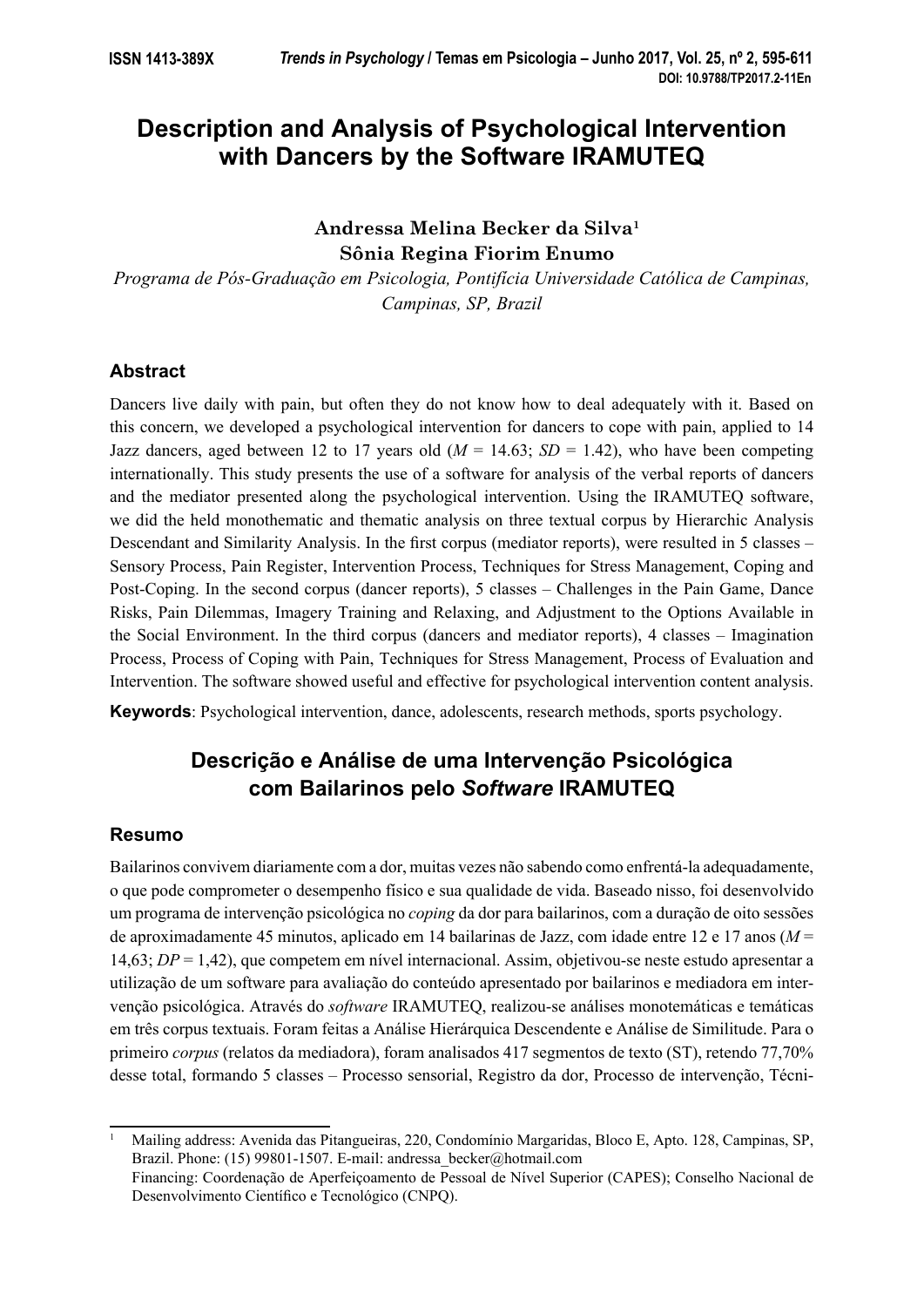cas para controle do estresse, *Coping* e pós-*coping*. No segundo *corpus* (relatos das bailarinas), foram analisados 250 ST, retendo-se 73,20% desse total, formando 5 classes – Desafios no contexto do jogo da dor, Riscos da dança, Dilemas da dor, Treino de imaginação e relaxamento, Ajustamento às opções disponíveis no meio social. Para o terceiro *corpus* (relatos das bailarinas e da mediadora), foram analisados 667 ST, retendo-se 83,96% desse total, formando 4 classes – Processos de imaginação, Processo de enfrentamento da dor, Técnicas para controle do estresse, Processo de avaliação e intervenção. O *software* mostrou-se útil e eficaz para análise de conteúdo da intervenção psicológica.

**Palavras-chave**: Intervenção psicológica, dança, adolescentes, métodos de pesquisa, psicologia do esporte.

## **Descripción y Análisis de Intervención Psicológica con Bailarines por** *Software* **IRAMUTEQ**

### **Resumen**

Bailarines viven diariamente con el dolor, a menudo no saber cómo lidiar con ella correctamente, lo que puede poner en peligro el rendimiento físico y la calidad de vida. Con base en esto, se desarrolló un programa de intervención psicológica en el dolor para los bailarines, con una duración de ocho sesiones de unos 45 minutos, con 14 bailarines de Jazz, con edades comprendidas entre los 12 a 17 años (*M* = 14.63; *DE* = 1.42), que compiten a nivel internacional. El objetivo de este estudio es presentar el uso de un software para la evaluación del contenido revelado por bailarines y mediador en la intervención psicológica. A través del *software* IRAMUTEQ, se hizo análisis monotemático y temático sobre tres corpus textuales. Se les hizo análisis de clasificación jerárquico descendente y análisis de similitud. Para el primer *corpus* (relatos del mediador), se analizaron 417 segmentos de texto (ST), con la retención de 77,70%, y la formación de las clases 5 - Proceso sensorial, Registro de dolor, Proceso de intervención, Técnicas para el manejo del estrés, Afrontamiento y post-afrontamiento. En el segundo *corpus* (relatos de los bailarines) se analizaron 250 ST, retuvieran 73,20% del total, formando cinco clases – Desafíos en el contexto del juego del dolor, Riesgos de la danza, Dilemas del dolor, Entrenamiento de la imaginación y la relajación, Adaptación a las opciones disponibles en el entorno social. Por tercer corpus (relatos de los bailarines y el mediador) se analizaron 667 ST, sosteniendo 83,96% del total, por lo que 4 clases – Procesos de imaginación, Proceso de afrontamiento del dolor, Técnicas para el manejo del estrés, Proceso de evaluación e intervención. El *software* demostró ser útil y eficaz para el análisis de contenido de la intervención psicológica.

**Palabras clave**: Intervención psicológica, danza, adolescentes, métodos de investigación, psicología del deporte.

The psychological intervention is one of psychologist professional tasks, aiming to change behaviors, thoughts and emotions to promote better health and quality of life (Chaves & Vázquez, 2015; Lipp, 2012; Wright, Sudak, Turkington, & Thase, 2012). The psychological intervention must be design according to the demand observed from the use of psychological assessment, as well as from the theoretical approach of the mediator. Furthermore, it is possible to apply psychological interventions on different contexts as hospitals (Alcântara, Shioga, Lima, Lage, & Maia, 2013; Motta & Enumo, 2010; Pfeifer & Ruschel, 2013), schools (Lopes & Almeida, 2015; Souza et al., 2014), companies (Leandro-França, Murta, & Villa, 2014; Lino & Ziliotto, 2013), as well as on sporting and physical activities (Godtsfriedt, Andrade, & Vasconcellos, 2014; Heaney, Walker, Green, & Rostron, 2015; Larsen & Henriksen, 2015; Markland, Hall, Duncan, & Simatovic, 2015; Weinberg & Gould, 2014).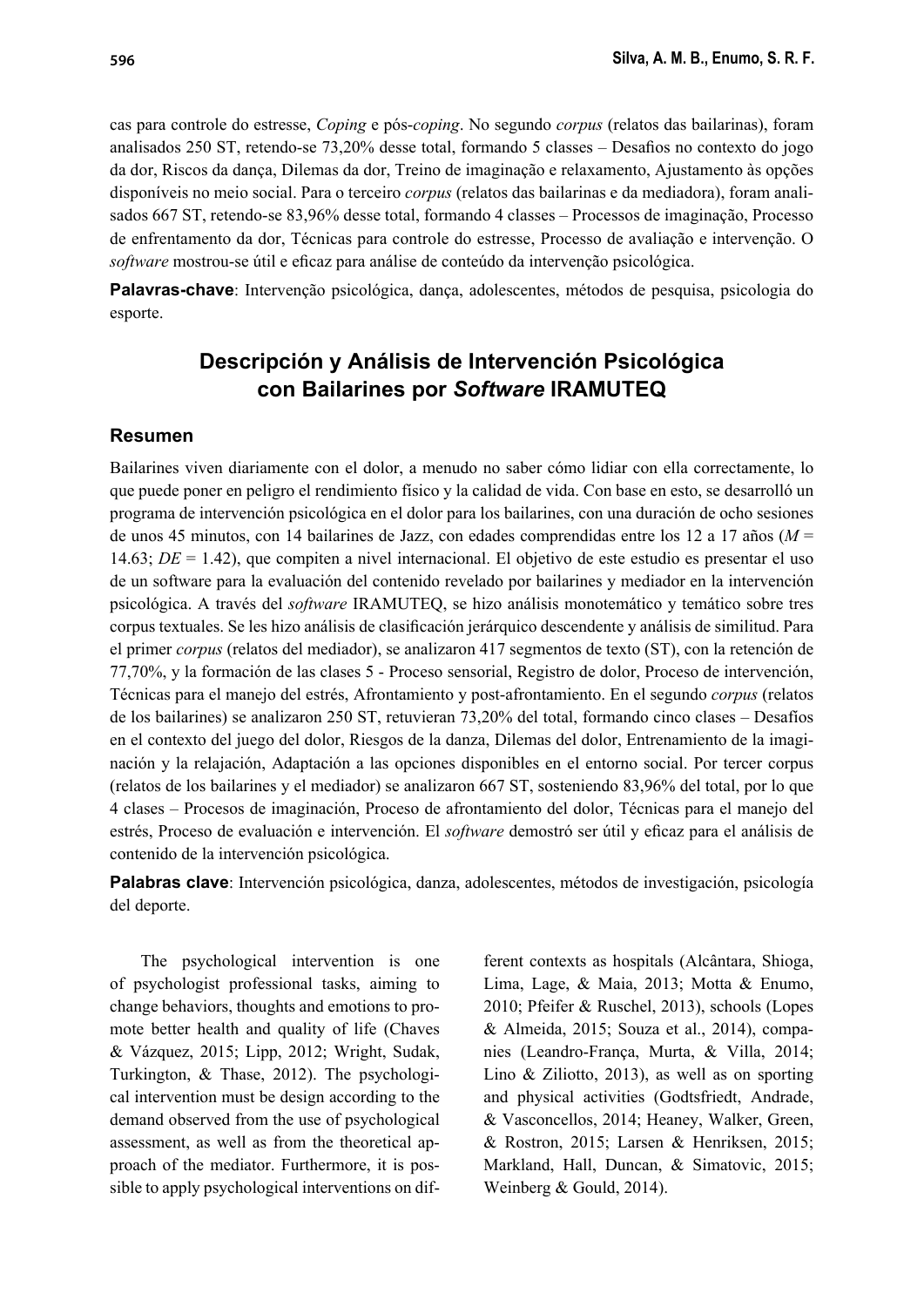Interventions in Psychology of Sport and Physical Activity are relatively recent, and has been gradually highlighted as result of great sports events, as the Soccer World Cup and the Olympic Games in Brazil (Vieira, Vieira, & Nascimento, 2013). In their professional practice, Sports and Physical Activity Psychologists have, among other activities, the role of assessing the individual and group psychological phenomena, which affect the sport performance, health, and quality of life of the participants, as their personality and temperament. They also have to pay attention to the psychological demands for carrying out given moves, considering the training phase (Andersen, 2011; Weinberg & Gould, 2014). After this evaluation, it would be possible to choose the more adequate intervention.

Despite the fact that dance is not a sport discipline, it has aspects in common with sports, for example, an intense training load and the competitions (Guarino, 2015). Thus, dance groups should have a Psychologist qualified in physical activity in their staff, in order to assure the integrity of the dancers.

After the assessment, the sports and physical activity psychologist will choose the best intervention method for the ballet-dancers considering the intervention approach. Assessment instruments may be applied prior to and after the intervention, and, in case of expressive differences in the results, these may be considered psychological change indicators (Karademas, Benyamini, & Johnston, 2016).

Pain is a possible psychological construct to study in dance because the ballet-dancers live daily with pain symptoms due to their intense training load, with short recovery time (Singh, 2011). Knowing how to cope with this stressor – pain – is a key point, so that the dancers are able to decrease the perception, intensity and frequency of their pain, as well as to present better physical/technical performance with quality of life (Encarnación, Meyers, Ryan, & Pease, 2000).

Those matters led us to propose an intervention program in coping with pain to teenager ballet-dancers, whose data will be described in this article. We adopted a developmental approach of the coping, proposed by the Motivational Theory of Coping [MTC] as self-regulation process under stressful condition, in which the ways of coping would be refined and differentiated along the lifetime (Ramos, Enumo, & Paula, 2015; Skinner, Edge, Altman, & Sherwood, 2003; Skinner & Wellborn, 1994). The coping is a construct that describes how people regulate their own behavior, emotions and motivational orientation under stressful conditions. That process concerns individual efforts to keep, restore and repair three basic psychological needs, Relatedness, Autonomy and Competence.

The MTC proposes an analysis of the coping based on hierarchical structure, in which there are "coping instances" or coping behaviors (lower categories) that are categorized in "coping strategies" according to their functionality. Those, therefore, also have similar functions and may be grouped in "coping families" (higher categories). When the stressor is appraisal as a challenge to the *self* or to the context, there are six adaptive coping families: *Self-reliance* and *Support Seeking* (related to need of Relatedness), *Problem-Solving* and *Information Seeking* (need of Competence), *Accommodation* and *Negotiation* (Autonomy need). If the stressor is appraisal as threat to the *self* or to the context, one of these six maladaptive families may occur: *Delegation* and *Isolation* (need of Relatedness), *Helplessness* and *Escape* (need of Competence), *Submission* and *Opposition* (need of Autonomy; Skinner et al., 2003).

For this intervention program, the following question has been done: "*How to describe and analyze the interaction that occurred during an intervention in coping with pain for teenager dancers?*" Analyzing the verbal content produced by the participants was important, as well as the psychologist's verbal reports during the mediation. That would be a way of apprehend the intervention process, in an attempt to identify explainable variables for the changes associated to the intervening process. Methodologically, this question has been rarely discussed, with few validated and specialized instruments applied to physical activities studies. Thereby, this study describes the use of software to assess the ver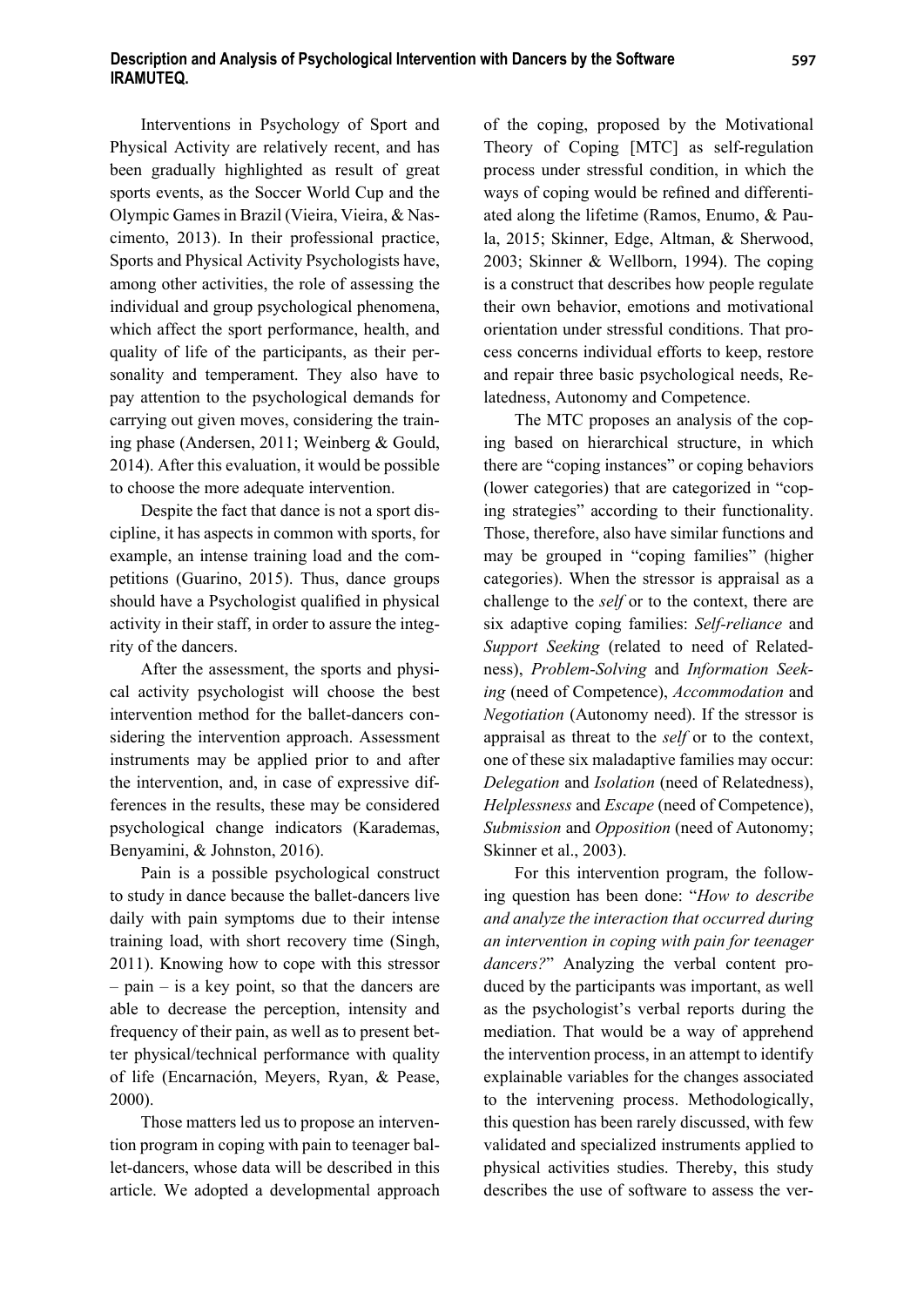bal reports of the dancers and the mediator in a psychological intervention in coping with pain.

#### **Method**

#### *Participants and Data Source*

The data were collected during an intervention program in coping with pain, consisting of eight sessions mediated by the first author that has degree in Physical Education and Psychology, and technical training in Classical Ballet and Tap Dance, having worked as dancer, including Jazz, for 23 years, and she was a dance teacher for eight years.

The "*Programa de Intervenção no Enfrentamento da Dor em Bailarinos*" – PIEDOR-Bailarinos (Intervention Program in Coping with Pain for Dancers) is based on proposals from Caudill (1998), Gould, Damarjian and Greenleaf (2011) and from Stefanello (2007), for intervention in athletes and people with chronic pain. This program was based on the first author's experience, who realized the lack of psychological interventions to dancers, and it was supported by previous psychological assessment results in that population, displaying pain worsening and the presence of maladaptive coping strategies. Therefore, based on intervention already used with athletes, we developed a method to apply to ballet dancers, at their own rehearsal site, which could be apply by psychologists. The intervention program occurred in eight sessions, each one lasting 45 minutes, once a week. As the dancers' and athletes' routine consists of a great amount of activities, and because the trainers and teachers limit interruptions and interventions in the groups, a brief intervening program was considered more adequate. The sessions occurred along two months, between August to October, 2014, after competitive period. The general aim of the program was to develop long-term adaptive coping with pain strategies by imagery techniques. Some activities were performed, such as imagining pain situation when dancing in which the dancers would imagine a format to their pain, and then would change it mentally, showing that there would be an affective and emotional control

upon it, together with cognitive restructuring and relaxation.

In the sessions, some instruments and materials were used, such as: (a) psycho-educational booklets; (b) *Subjective Questionnaire to Assess the Imaginative Capacity* (Gould, Damarjian, & Greenleaf, 2011); (c) *Questionnaire for Imagination in Dance* (Martens,1987; Vealey, 1991; freely adapted) with a version for dancers considering the specific terms, for instance, the third item – "*Dancing at a Festival*" as a substitute for "*Playing in a competition*" in the athletes' version; (d) Pain Diary and Medication Diary - with questions about intensity, site and frequency of the pain, medication usage and coping strategies, if there is a disease that may worsen or justify the pain, and the type and duration of the physical activity of the day; (e) *Pain Game* – a psychoeducational resource to promote coping strategies and the recognition of the maladaptive and adaptive coping strategies; (f) *User Satisfaction Questionnaire* (adapted from Ramos, 2012) with five closed questions and two discursive ones. In pre-test and post-test stages, a set of psychological assessment was also applied for these variables – stress and stressor (subjective and objective measurements, as the ones related to the capillary and salivary cortisol and blood lactic acid), anxiety, physical exercise addiction, selfefficacy, coping with dance, coping with pain, and quality of life. These data about the effects of the intervention will not discuss in this article.

Fourteen Jazz dancers participated in this study, they were aged between 12 and 17 (*M* = 14.63;  $SD = 1.42$ ), and competed at national and international levels. They were selected for presenting high competitive level, and award-winning in several national and international festivals within their modalities and age. The dancers practice 4 hours and 30 minutes a week and another two hours more on Saturdays, in addiction to extra classes, as classical and contemporary ballet, Jazz and Hip Hop. They have been dancing for seven years and have been competing for four years in average. These dancers attended a Dance School in Curitiba, Paraná, Brazil, representing a convenience sample. All of them reported feeling pain.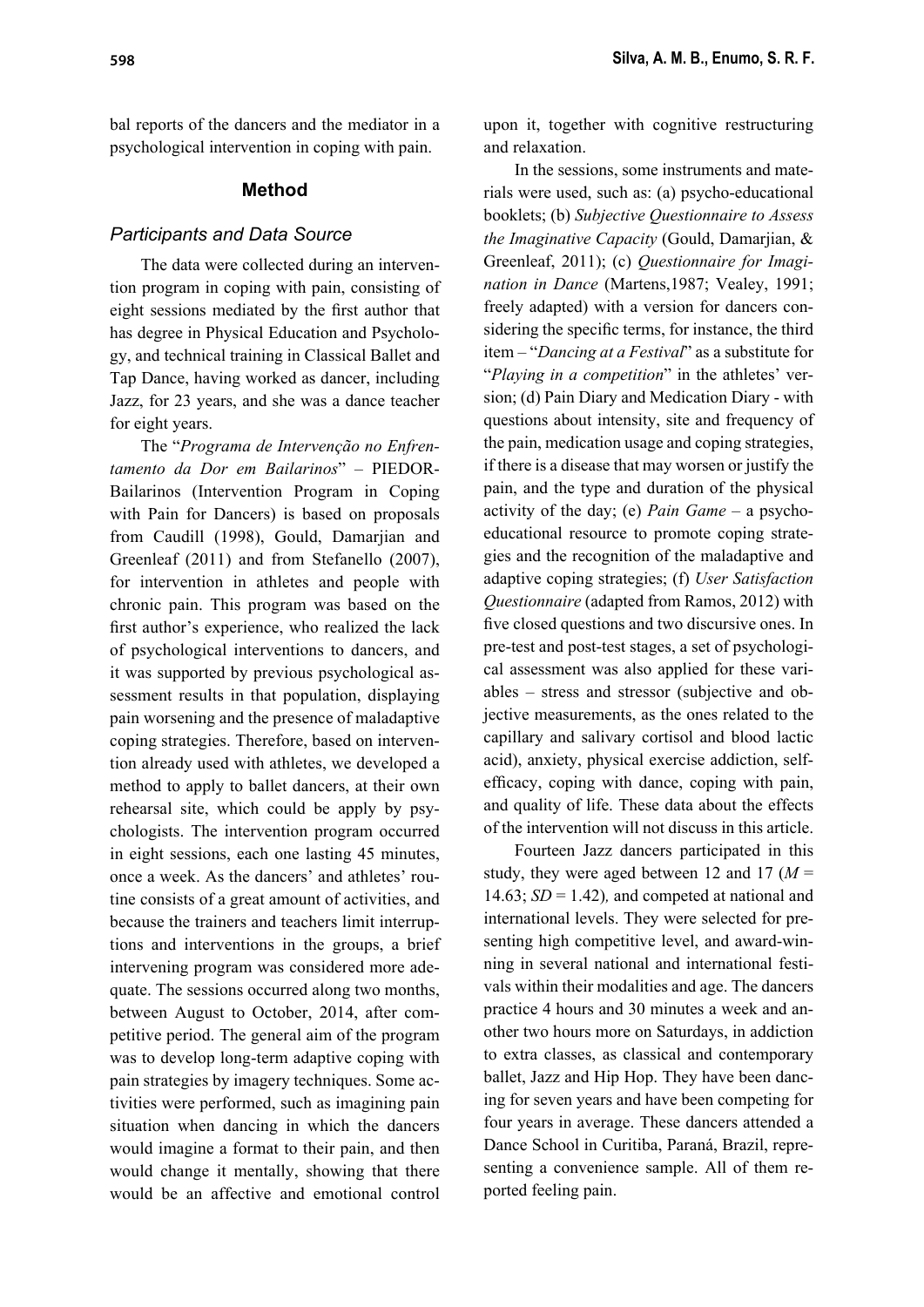## *Ethical Issues*

All the ethical aspects were act according to Resolution 466/2012 of the National Health Council, Brazil. The Ethical Commitee on Human Research approved this research (Process #783.537; CAEE #23756113.3.0000.5481). The dancers only participated after their parents signed the *Informed Consent Form,* and after the dancers themselves signed the *Authorization Form*, showing interest in participate in the research.

## *Procedure and Data Analysis*

Initially, we transcribed each intervention session, and separated the verbal reports of the dancers (group) and the mediator (sport psychologist). The software analysis is qualitative, considering that it analyzes the words of the speech, as well as quantitative because it calculates the frequency and Chi-square test. Moreover, note that a substantial volume of text is required for the analysis to be more precise. Because of this, it was not possible to separate individually the verbal reports for each dancer, taking into account the some speaks more than others do, thus we opted for categorizing their reports as a group.

Subsequently, we organized the textual material of the interviews in three separate *corpus*. According to Camargo and Justo (2015), there are two ways to prepare the *corpus* content: the monothematic and the thematic. They are distinguished by the possibility of the second allows more than one theme in the same analysis. Therefore, an analysis of the dancers' verbal reports was carried out, then another one with the mediator, and finally a *corpus* with two themes (dancers and mediator), in two distinct subthemes. This division was did in order to have a better comprehension of the relations between the verbal reports of dancers and mediator.

The IRAMUTEQ software processed the textual content of these three *corpus* by the Descending Hierarchical Classification Analysis (DHC) and Similarity Analysis (Camargo & Justo, 2013, 2015; Ratinaud & Marchand, 2012). According to Camargo and Justo (2015), IRAMUTEQ allows us to make different forms of statistical analysis about textual *corpus* and about tables of individuals, by words. Therefore, the software adds to humans and social science studies, which make use of the symbolic content as an important source of research data. Moreover, the socio-demographic matters were descriptively analyzed by the software SPSS (Statistical Package for the Social Science), version 20.0.

## **Results**

The first *corpus* analyzed by the IRA-MUTEQ contained the verbal reports from the mediator, in a monothematic analysis. The DHC analyzed 417 texts segmentation (TS) and retained  $77.70\%$  out of the total, organized in five classes. Firstly, the software split the *corpus* in two *subcorpora*:

- *1. Sensory Processing* composed by Class 1 related to the Sensory Processing of Imagination;
- *2. Stress-Coping process and its management* – formed by the Class 2, 3, 4, and 5, related to the stress control techniques, intervention process, pain, coping and postcoping record. O software also split this *subcorpus* again, opposing Class 5 to Class  $2, 3$  and 4. Finally, it was did a final split, in which Class 4 was opposed to Class 2 and 3 (Figure 1).

Class 1 named "Sensory processing of imagination" was equivalent to 20.70% of the TS. The main elements (words) related to this class were: *show, theater, stage, step, record, feeling, colorful, white, black, sound, smell, emotion, sensation, taste, image, body,* among others (Figure 1). This Class 1 content deals mainly with the sensory conditions necessary for the process of imagination to occur. The following extracts illustrate this context:

"The *sound in the theater rang for the first time, 10 minutes left. How is your body now? What sensations come?*" (Session 7-S7).

"*Perceive yourself doing each movement from this choreography. What sounds does it have? How is your body now? Is everything colorful or black and white?*" (S3).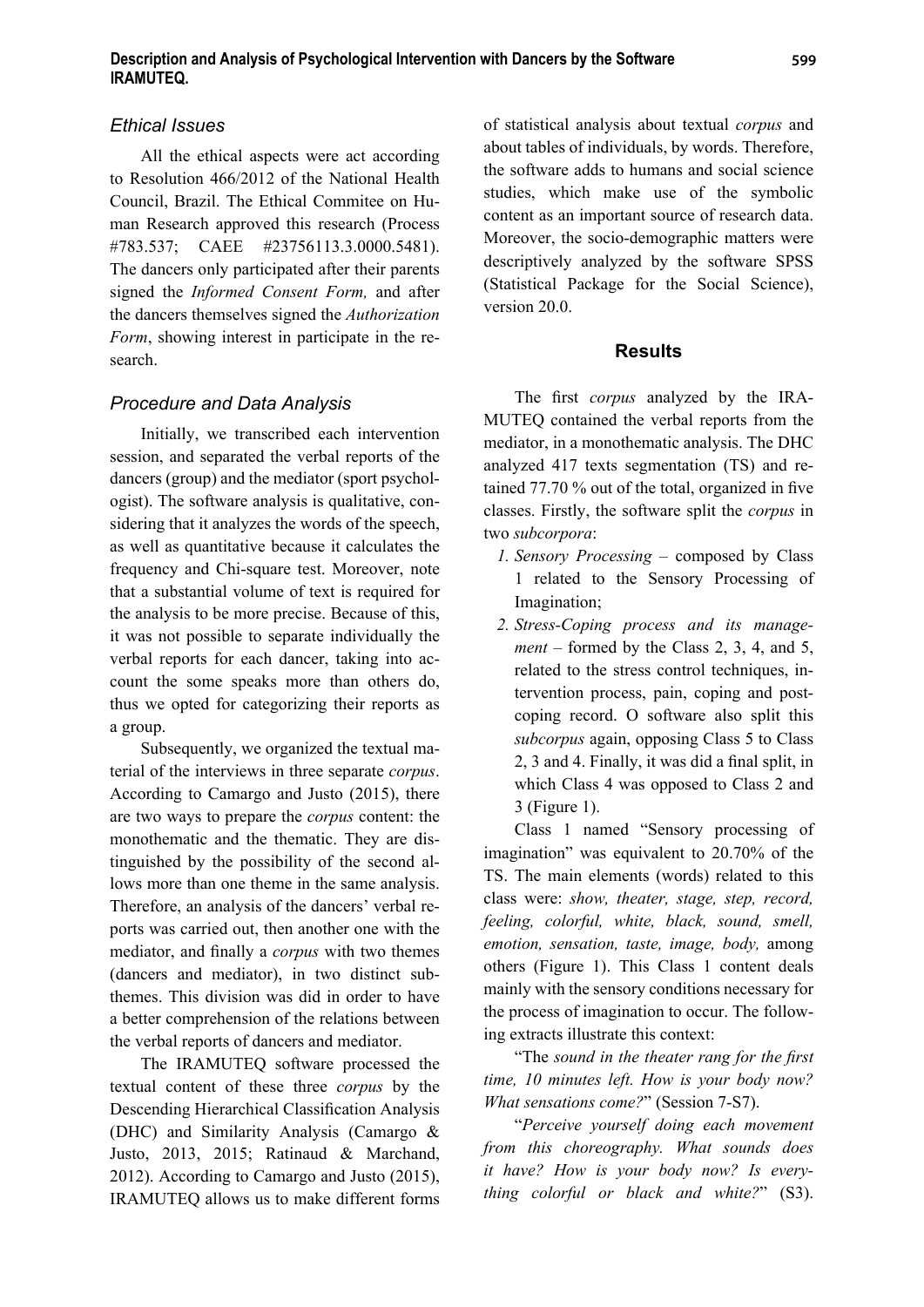

**Figura 1. Mediator's report analysis during the intervention program in coping with pain in dancers by Descending Hierarchical Classification.** 

*Note***:** \*p < 00,5; \*\*p < 00,1; \*\*p < 0,0001, Qui-Squared test, IRAMUTEQ software.

Class 5 entitled "*Coping and post-coping*" was equivalent to 28.70% of TS. These are its main words: *dance, negotiate, possible, think, ask, help, enhance, pain, mother, father, guilt, problem-solving, self-reliance, support seeking, doctor, solution, possibility,* among others (Figure 1). The content of this class represents the presence or absent of the adaptive coping strategies and their impact. The following extracts represent this context:

*I am not going to share anything with my parents 'cause if I do so, they will take me out of dance school. I am not going to share anything with my dance colleagues because I don't know what they are going to think of me.* (S5)

"*Can you realize that every time you put off seeing the doctor, the worse it gets . . .*" (S5);

*"Fear of not being able to dance, fear of getting injured for good, fear of what may happen . . .*" (S5);

"*Imagine you are going through this pain situation and little by little you're going to see vourself having a strong self-confidence, feeling that this pain does not belong to you*" (S7).

Class 4 called "Pain Register" corresponded to 13.58% of TS. These are the main TS of this class: *discuss*, *coping*, *fi ll in*, *mark*, *diary*, *take note*, *problem*, *forget*, *put*, *day*, *strategy*, among others (Figure 1). The content of this class represents the process of filling the Pain Diary, as a way to register the pain. This helps them visualize what occurred before pain episodic, which coping strategy would be better, and the post-coping, that is the assessment on the functionality of such strategies in pain relief, working as a psycho-educative, self-control, and self-regulation material. The following extracts illustrate this context:

"*This is a pain diary; it is like a regular diary. The idea is that everyday you are in pain, while we are having this intervention project, you should take notes*" (S1);

"*What I have realized is that a lot of people is in pain. If this brings you any kind of pain, yes, write it down. Remember I said it could be any kind of pain*" (S5);

"*Don't forget to take note every time you feel pain* . . ." (S4).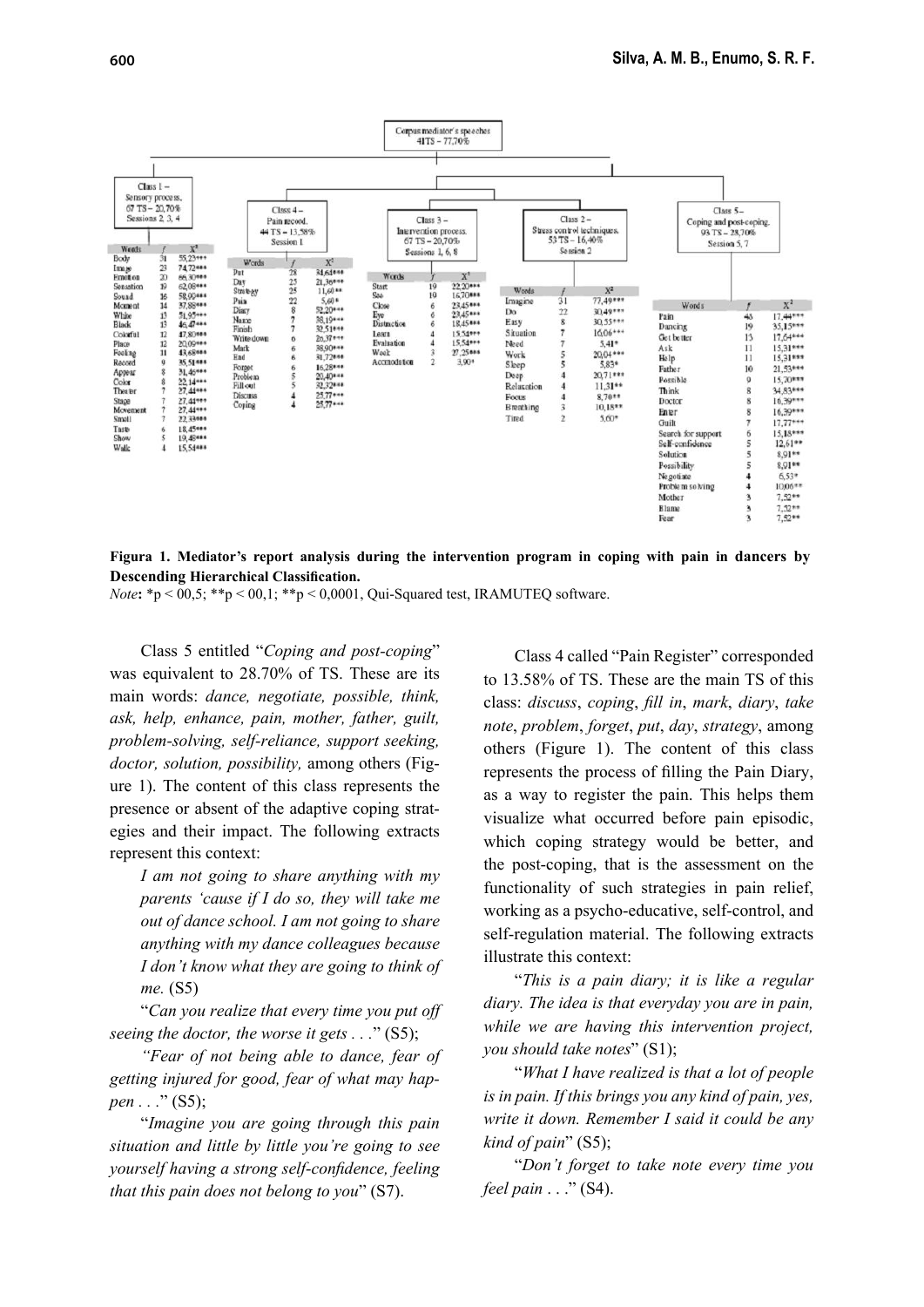#### **Description and Analysis of Psychological Intervention with Dancers by the Software IRAMUTEQ.**

Class 2 named "Techniques to control the stress" was equivalent to 16.36% of TS. These are main elements related to this class: *breathing, work, relaxation, focus, tired, imagine, sleep*, among others (Figure 1). The content of this class shows tiredness and ways to control the stress, as breathing assistance, relaxation and imagination. The extracts that express this context are:

"*I got talking so you could relax the parts of your bodies, but when you work along with the right breathing, it helps a lot to relax. Just the fact of relaxing sometimes already helps relieving pain*" (S2);

"*Could you see the difference today when we had a relaxation session from last week without it? Could you tell if it was easier? The tendency is to get easier*" (S2);

"Go and find some distraction, so you don't *focus on pain, it tends to diminish* . . ." (S5).

Class 3 entitled "Intervention Process" had 20.68% of TS. These are the main elements of this class: *learn, assess, distraction, accommodation, start, questionnaire*, among others (Figure 1). The content of this class depicts all the intervention process, from assessment to the adaptive coping strategies teachings, like *ac-* *commodation* and *distraction*. The following extracts illustrate this context:

"*Well, you know about the research process that I am doing and everything. We have the assessment part before so that I could just see how you were*" (S1);

"*I'm coming in the end of the year… I need to know for sure if I'm coming in November or December to make a final assessment with those questionnaires, all over again*" (S8).

The dendogram and the analysis of this first *corpus* (Figure 1) show how much the mediator had been oriented to meet the intervention goals, highlighting the whole program proposed to change the coping with pain. From the psychological assessment, the mediator emphasized the register in the Pain Diary, the intervention itself, focusing on relaxation, imagination, psychoeducation, and also on the discussion to make people aware of the importance to present adaptive coping strategies instead of the maladaptive.

The second *corpus* made by IRAMUTEQ was about the dancers' verbal reports. The DHC analyzed 250 TS, keeping 73.20% and generating fi ve classes. The software divided the *corpus* of the mediator's words in two *subcorpora* (Figure 2).



#### **Figura 2. Dancers reports analysis during the intervention program in coping whith pain in dancers by Descending Hierarchical Classification.**

*Note*: \**p* < 00,5; \*\**p* < 00,1; \*\**p* < 0,0001, teste Qui-Quadrado, *software* IRAMUTEQ.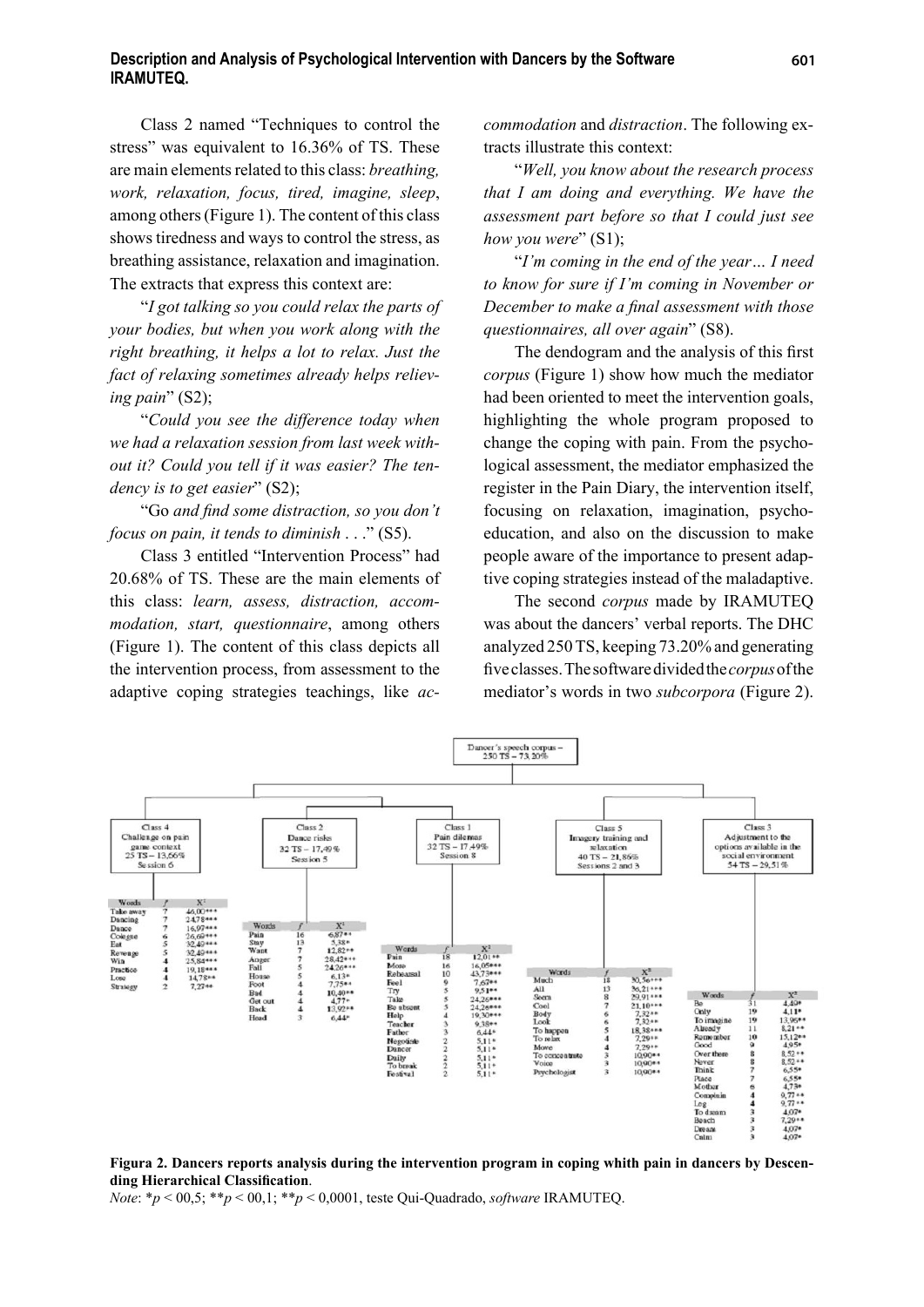The first *subcorpus* of the dancers' verbal reports was entitled "Stress Management", and it was composed by Class 3 and 4. These classes present verbal reports about how the dancers deal with social and dance stressors, and about relaxation and use of imagination. "Stress management" is the Class 3, indicative of adjustment to the options available in the social environment, and the Class 5 is indicative of the imagination and relaxation practices. The second *subcorpus* called *"Intervening on the Context of Pain*". It was formed by Class 1, 2 and 4. They have relations with the challenge to present the adaptive coping, which include the challenge in the context of the Pain Game, risks of dancing, and pain dilemmas.

Data were again reorganized in "Challenges to Use the Adaptive Coping", opposing the Class 4 – *Challenges in the Context of the Pain Game -* to Class 1 – *Pain Dilemmas*, and Class 2 – *Dance Risks*. Finally, there was a last division, called "Pain and Dance: Relations between Autonomy and Competence", with Class 1 – *Pain Dilemmas* and Class 2 – *Dance Risks* in opposition (Figure 2).

In the first partition, Class 3 named "*Adjustment to the Available Options in the Social Environment*", as part of "*Stress Management*" *corpus*, corresponded to 29.51% of TS. These are the main elements of this class: *beach, complain, leg, remember, dream, calm, there, never, place, think, mother, imagine, alone,*  among others (Figure 2). The content of this class illustrates how much they could imagine themselves in other pleasing contexts, like the beach, to forget about pain, or even use breathing to help. Moreover, they need to adjust themselves to the fact that they do not have the necessary support at home, afraid of being taken out of the dance school by their mothers, preferring many times to be alone. It occurs the opposite with the mothers that were once ballet dancers, who comprehend the situation, what happened to 3 participants. The following extracts illustrate this context:

"*I imagined myself going to the beach*", "*also to the beach*", "*beach*", "*beach*" (S2);

"*I heard you partly speaking, partly not, I just remember you talking about the mouth, after that I started to dream*" (S4);

"*We were there in Joinville, warming up, and E. Told us to breath deeply and relax, and then she got lifting some legs and more*" (S2).

"*I imagined myself getting home and asking my mom for help, I imagined I was crying, with a terrible pain, and she said she would take me out of the dance school*" (S7).

Class 5 called "Imagery training and relaxation", as part of the "Stress Management" *corpus*, obtained 21.86% of TS. The main TS in this class were: *focus, voice, psychologist, happen, seem, cool, relax, move, body, look,* among others (Figure 2). The content of this class represents the association of relaxation in order to enhance the imagination practice, which requires focus, the voice tone used by the psychologist, and the whole process itself. The following extracts illustrate this context:

"*I couldn't focus it right, but after sometime, it worked... as you were speaking I was getting completely relaxed*" (S2);

"*I didn't have much control and I could imagine the presentation pretty well, it was cool!*" (S3);

"*I was able to imagine what I couldn't; it was good, pretty cool, because I couldn't do it before*" (S4);

"*I think that here we relaxed, rested, I couldn't imagine myself with one kind of clothes, in going to the theater with other kind, I could imagine as though nothing had happened before, you know... I can't explain!*" (S2).

In opposition to those classes, the Class 4 named "Challenges in the context of the Pain Game", as part of "*Intervening on the context of the pain*" *corpus*, corresponded to 13.66% of TS. These are the main elements related to this class: *eat, win, revenge, get away, practice, colleague, strategy, dance, dancing,* among others. The content of this class pictures the more discussed subjects during the Pain Game, in the "challenges cards" (S6). It was possible to identify that there was a rigorous food control, which is considered a risk factor for the eating disorders, associated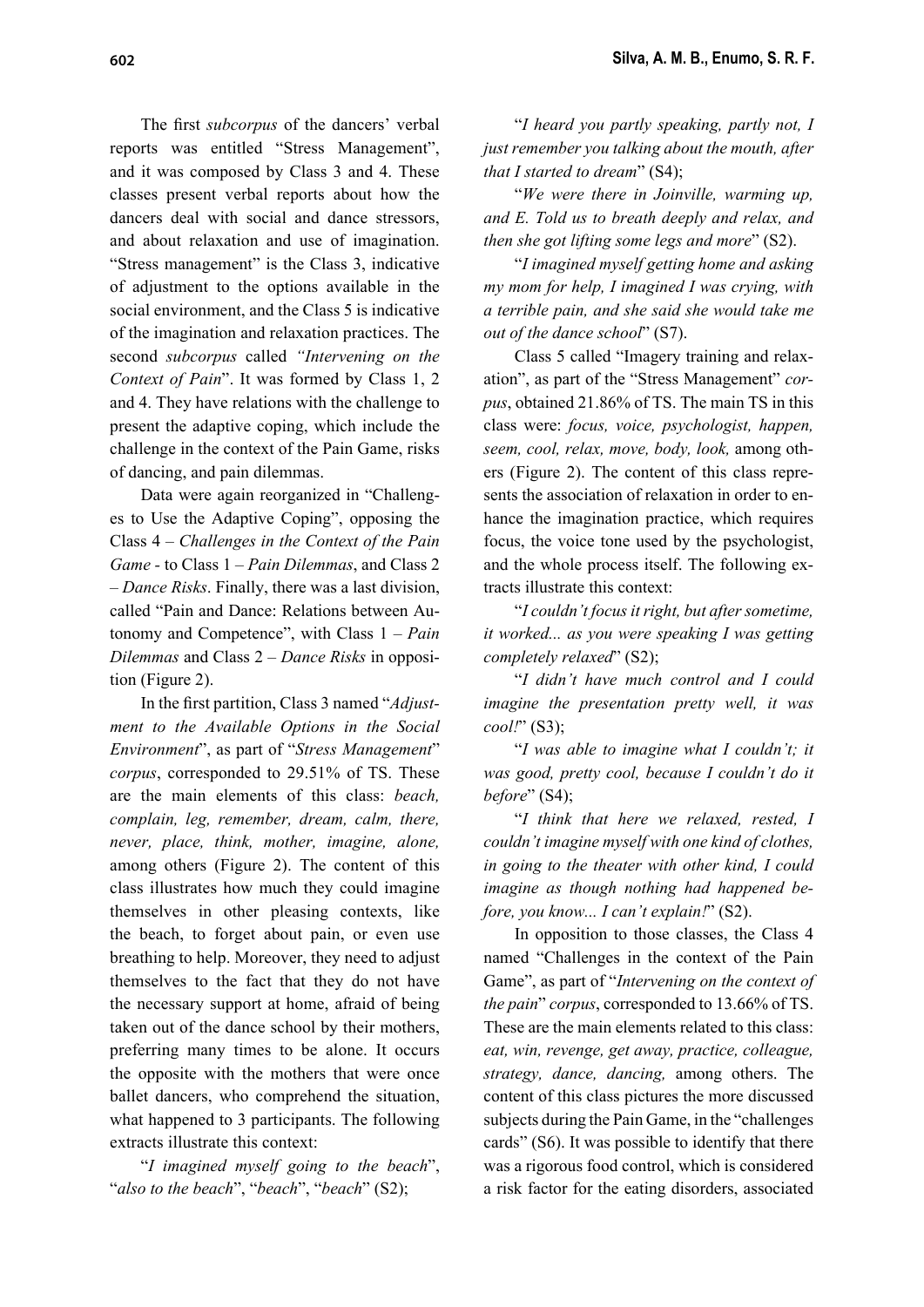to weakness and pain: – "*If you stop eating... no, if the person is feeling fat, they can get on a diet*" (S6). There are verbal reports of getting away from colleagues to practice on their own, overloading the body and causing more pain:

"*Getting away from something that has nothing to do, because, if you want to practice more, it is your own business, there is nothing to do with the group*" (S6);

"*In my opinion, there is nothing wrong there, in practicing on other times, if you want to get better*" (S6).

We observed that they do not have the courage to take revenge on those that take their role on the choreography, in case of serious injury, but it makes them deeply upset –"*I would not think of revenge because my dance colleagues are not colleagues, they are true friends*" (S6). About getting injured the presentation and the need of a substitute: "*I think I would be sad, because I wouldn't be able to dance, I would be a little angry*" (S6). Besides, how badly they wanted to win the game, revealing high competitiveness, which allowed during the ludic moments of the Pain Game – "*How can anybody else win?*", "*Why does she win all the time? I answered too!*", "*That's unfair! That's cheating!*" *–* In this meantime the group colleagues would say: "*Lose it, lose it, lose it!*" (S6).

Class 1 called "Pain Dilemmas, as part of the "*Intervening on the context of pain*" *corpus*, was equivalent to 17.49% of TS. The main elements related to this class were: *help, take, absence, rehearsal, negotiate, teacher, ballet dancer, diary, break, festival, father, try, feel, pain* (Figure 2). Its content deals mainly with the difficulties to negotiate with the teacher for lighter rehearsal, for being in pain, the fear of being absent and fear of telling the parents about the pain, afraid of being taken out of the dance group, and not be able to participate in the festivals.

The following extracts illustrate this context:

"I *have never been absent from the rehearsals, unless I break my feet* and *can't practice*" (S6);

"*I negotiate with my teacher to have lighter rehearsals. On this, P. would never agree... I don't even try"* (S6);

"*The solution was ask another person for help, in order not to feel pain anymore*" (S7).

"Dance Risks" is the Class 2, as part of the "Intervening on the context of pain" *corpus*, and correspond to 17.49% of TS. These are its main words: *fall, anger, back, badly, head, home, do, want, stay, pain,* among others (Figure 2). The content of this class represents how much the dance has relations with the pain, and to the risk that they are of getting hurt and having to leave the group, which may cause anger and frustration. These feelings also occur because of some lack of understanding from friends and family who are not part of a dancing environment. The following extract illustrates this context: "*I get angry when I feel a lot of pain and someone comes to annoy me, feel like hitting them . . .*" *(*S5).

When referring to a possible substitute, in case of an injury, they spoke:

"*I think that if I saw her I wouldn't treat her badly, but within myself, in a moment of anger, it is a disappointment, I think that in a moment of anger, when I found out it was her*" (S6).

"*I'm think today everybody is in pain, I feel a lot of pain here and on my back*" (S5).

About to helplessness of not finding any more solution for the pain, they said:

"*Sometimes I feel that for the pain in my back, because I think that I'm going to cure it, but it is going to hurt again, so I think it's not worth it to mess with it*" (S5);

"*Even when you are in pain you will have to do it... sometimes there's nothing you can do*" (S6).

The analysis of the dendogram and the second *corpus* (Figure 2) shows the relations between the dance and pain, and the threat that a possible injury imposes to the competence of the dancers. Moreover, there is also a threat to their needs of autonomy because dancers cannot share their pain with their parents, and have afraid that they could take them out from dance school, as well they cannot looking for a doctor with fear of stop dancing for an indefinite time. In other words, many times other people become responsible to their lives. Besides, friends who do not belong to the dance context do not comprehend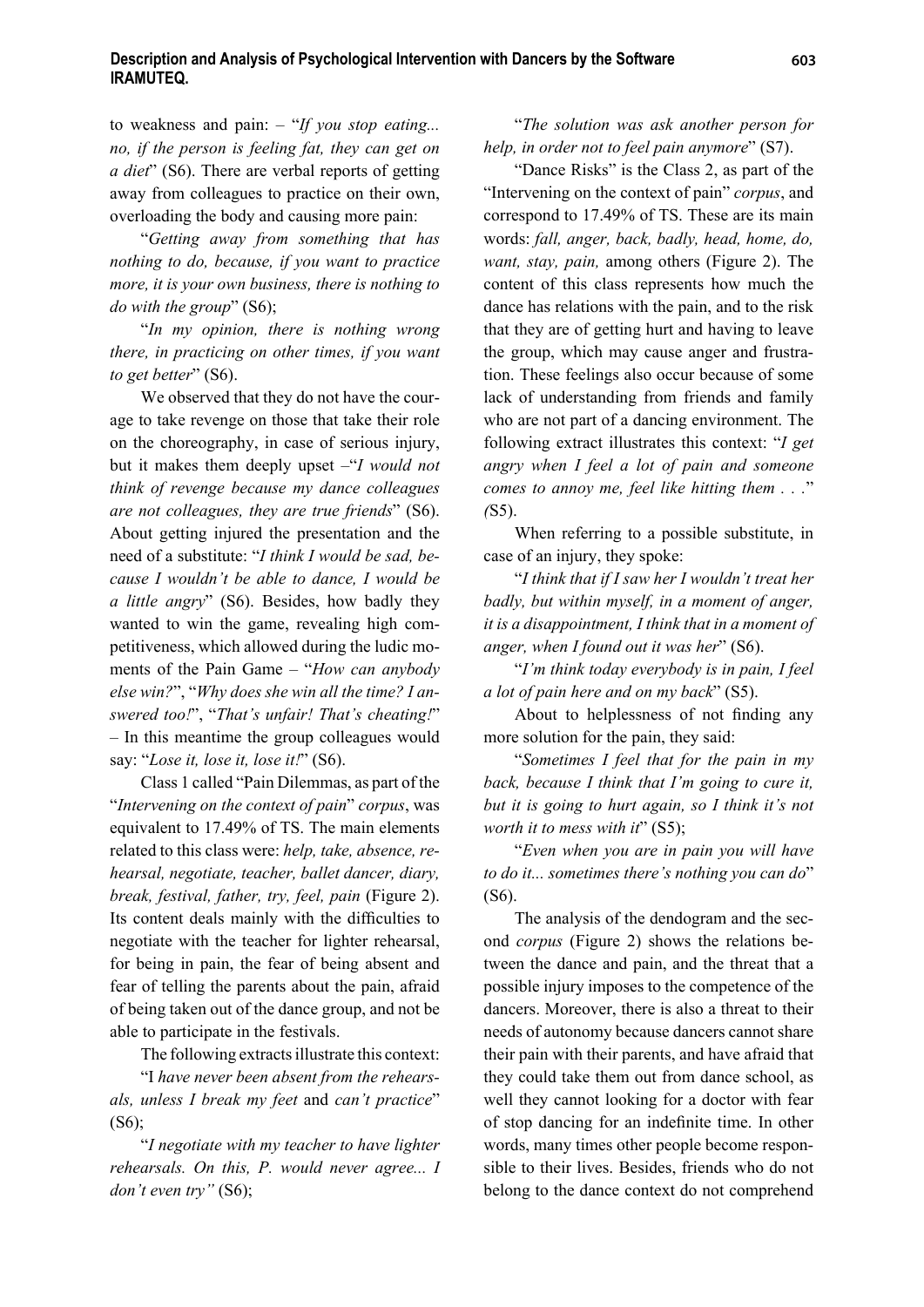the reason for so many rehearsals, not also why so much pain, affecting, in this way, their relationships. In this context, we realized that they presented more maladaptive coping strategies than adaptive ones. The psychological intervention, the imagery practice and the psycho-educative process gradually adapted and changed this pattern. The Pain Game was important for the dancers that the DHC analysis produced a specific class – the Class 4 (Figure 2). It shows us that it is possible to apply this game in more than

one session, and how important is the use of a ludic psycho-educative resource, not only for kids but for teenagers too.

The last analysis jointed the verbal reports of the mediator and the participants in a single *corpus*, but each one of them remained as a separate topic (Figure 3). By DCH, the thematic *corpus* analyzed 667 TS, retaining 83.96% and generating four classes. The software split the *thematic corpus* in two *subcorpora* (Figure 3).



**Figura 1. Mediator's report analysis during the intervention program when coping with pain in dancers by Descending Hierarchical Classification.** 

*Note*:  $*_p$  < 00,5;  $**_p$  < 00,1;  $**_p$  < 0,0001, Qui-Squared test, IRAMUTEQ software.

The first *subcorpus* called "Intervening on the Coping with Pain" contains the Class 4 – "Imagery Process" that presents the imagination process. The second *subcorpus* is "*Stress-Coping*" formed by three classes: Class 1 – *Process of coping with pain*, Class 2 – "*Control Stress* 

*Techniques*", and Class 3 – *Process of assessment and intervention.* These classes are related themselves by inclusion the processes of coping with pain, techniques to control of stress and the process of evaluation and intervention. Data were split once again into a new *subcorpus*, op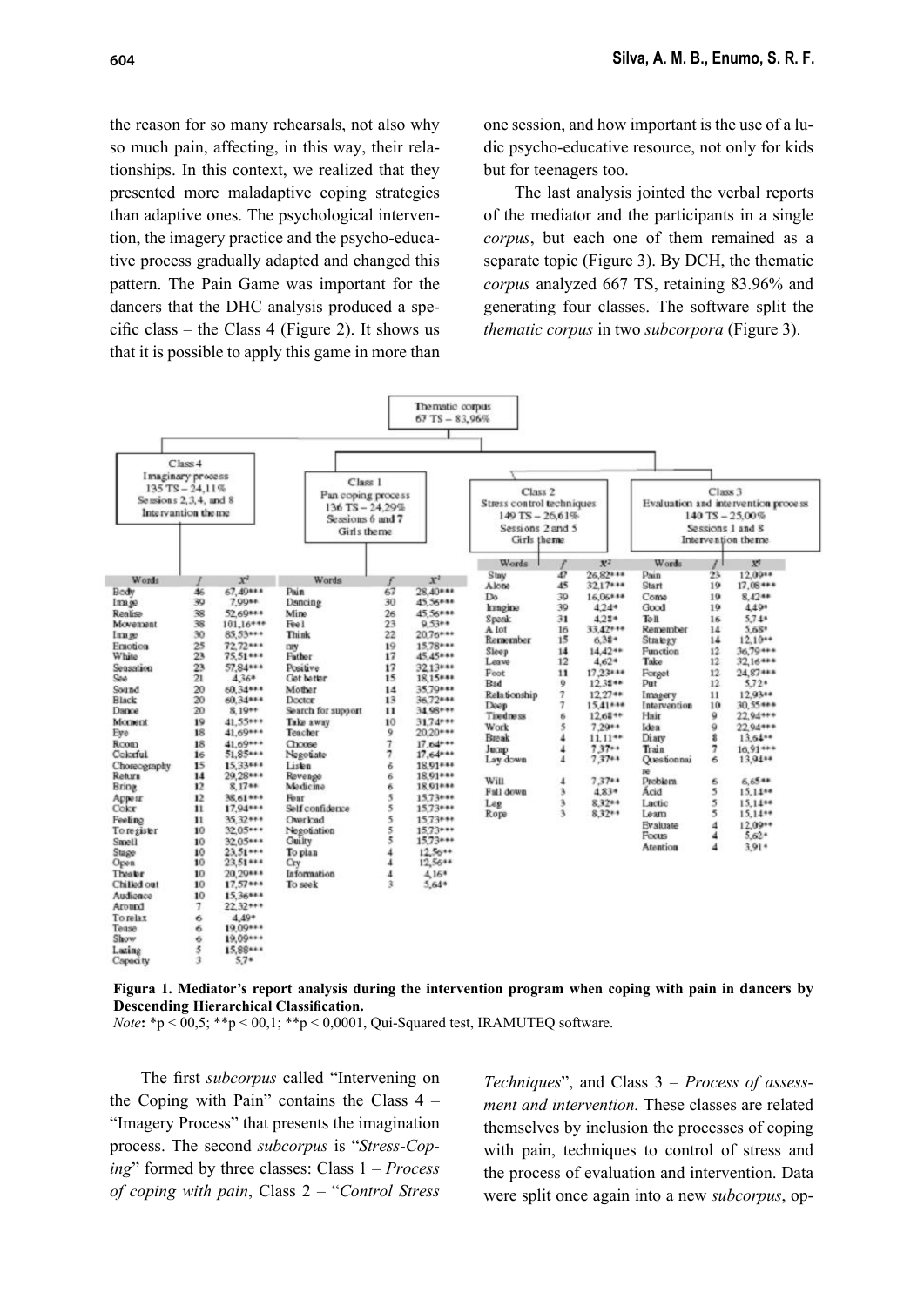posing the Class 1 to the Class 2 and Class 3 (Figure 3).

In the first partition, Class 4 called "*Imagery Process*", as part the "Intervening on the Coping with Pain" *corpus*, was equivalent to 24.11% of TS. Its main elements were: *movement, image, white, black, emotion, body, sensation, colorful, feeling, record, smell, stage, theater, tense, relaxed, show, color, choreography, audience, capacity, dance,* among others (Figure 3). The content of this class represents the process used to imagine, which makes use of the sensory perception, involving all the senses, sight, smell, touch, hearing, taste, and the perception of sensations, emotion, and feelings, that appear when imagining a given situation. The following extracts illustrate this context:

"*You realize that everyone around you has seen your mistake, what is the sensation of doing this wrong movement in front of everybody*"  $(S8)$ ;

"*Is the image colorful or black and white? What emotions come for participating of this festival and do things very well?*" (S8);

*Does it have any sound? Does it have any smell? What kind of emotion do you have standing on this stage? Does it bring out any feeling? Is it a good or bad sensation to be rehearsing on this stage? Are you alone or with other people?* (S3)

Opposing to the Class 4, the Class 1 called "Process of Coping with Pain", as part of the "Stress-Coping" *corpus*, was equivalent to 24.29% of TS. The main elements related to this Class 1 were: *dance, father, mother, doctor, search for support, positive, get away, pain, teacher, hear, revenge, medicine, get better, negotiate, fear, self-confidence, overload, guilt, plan, cry, feel, search, information,* among others (Figure 3). The content of this class deals mainly with the possible coping strategies, positive and negative, the preliminary cognitive assessment, the influences the choice of certain strategies, and its impact. The following extracts illustrate this context:

*If you got here crying because of pain, and a mother or father associate it with the dance, of course that sooner or later the threat will* 

*come, they will come and say you are out, so you have to negotiate.* (S7)

*Fear of not being able to dance, fear of getting seriously injured, fear of what may happen... I think about putting off the visit to doctor so I could keep on dancing... that feeling that if you see the doctor, he is going to tell you to stop dancing because that is the only option.* (S5)

"*You need to do something again what didn't work, and not say I give up, you can have*  self-confidence and think that everything is go*ing to be ok one day, that everything is going to be all right*" (S7),

In another partition, Class 2 called "Techniques to Control of Stress", as part the "Stress-Coping" *corpus*, was equivalent to 26.61% of TS. The main elements related to this class were: *stand, can, deep, sleep, tired, bad, relaxation, break, stay, along, leg, jump, rope, lay, will, work, remember, fall, leave, speak, imagine,* among others (Figure 3). The content of this class is about relaxation and imagination as techniques to control the stress, and to reduce the pain stressor present in the dancers' daily routine. The following extracts illustrate this context:

*The pain got reduced; little by little and then it was gone. I did it! It seemed like I was in going away, you know, it is like it was fading, and it was changing its colors and shapes and felt like moving away from pain while you were saying that.* (S5)

"*Distraction is a good strategy, jumping the rope last week got you all excited and it's a great distraction strategy*" (S7);

"*When you work along with breathing it helps a lot to relax and the only fact of relaxing, sometimes, helps diminishing pain*" (S2).

Opposing to that Class 2, the Class 3 named "Process of Assessment and Intervention", in "Stress-Coping" *corpus*, was equivalent to 25.00% of TS. These are the main elements: *intervention, forget, hair, idea, start, practice, acid, lactic, learn, questionnaire, diary, imagination, strategy, assessment, problem, focus, attention,* among others (Figure 3). The content of this class shows the psychophysiological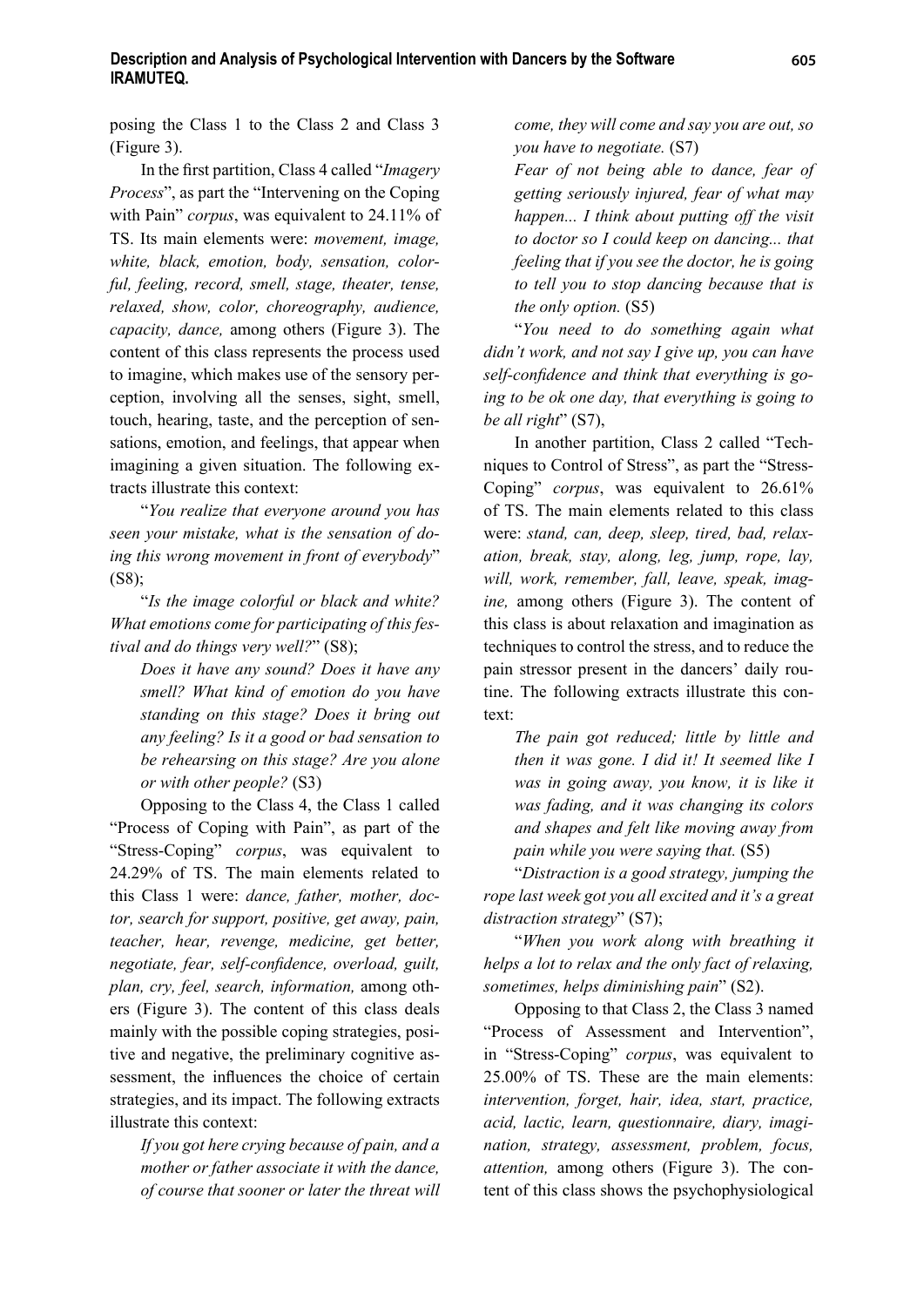measures of pain (blood and hair biochemical analysis; pain diary, questionnaires), just like the intervention process, which included relaxation, imagination, learning about coping strategies, with psycho-educational sessions. The following extracts illustrate this context:

"*I liked the intervention very much, but no hair cutting*" (S8);

"*It's the imagination practice, let's start simple, and then make it harder, let's take one thing at a time*" (S1).

*The lactic acid is what I measured with punctured finger, that is to evaluate the lactic acid, which is a chemical substance*  *that the body releases when you do a lot of exercise, and that thing in excess is what causes pain*. (S5)

In the dendogram and the thematic analysis (Figure 3) we verify the pain assessment process. This process contains questionnaires, Pain Diary, psychophysiological measures, as well as the intervention process, which includes techniques to control the stress with relaxation, strategies to cope with pain. It also includes psycho-education to discriminate the adaptive and the maladaptive strategies; and imagery practice, besides the sensory process of this intervention. Moreover, we did the Similitude Analysis (Figure 4).



**Figure 4. Analysis of similarity of thematic analysis of verbal reports of the dancers and the mediator during intervention program in coping with pain.**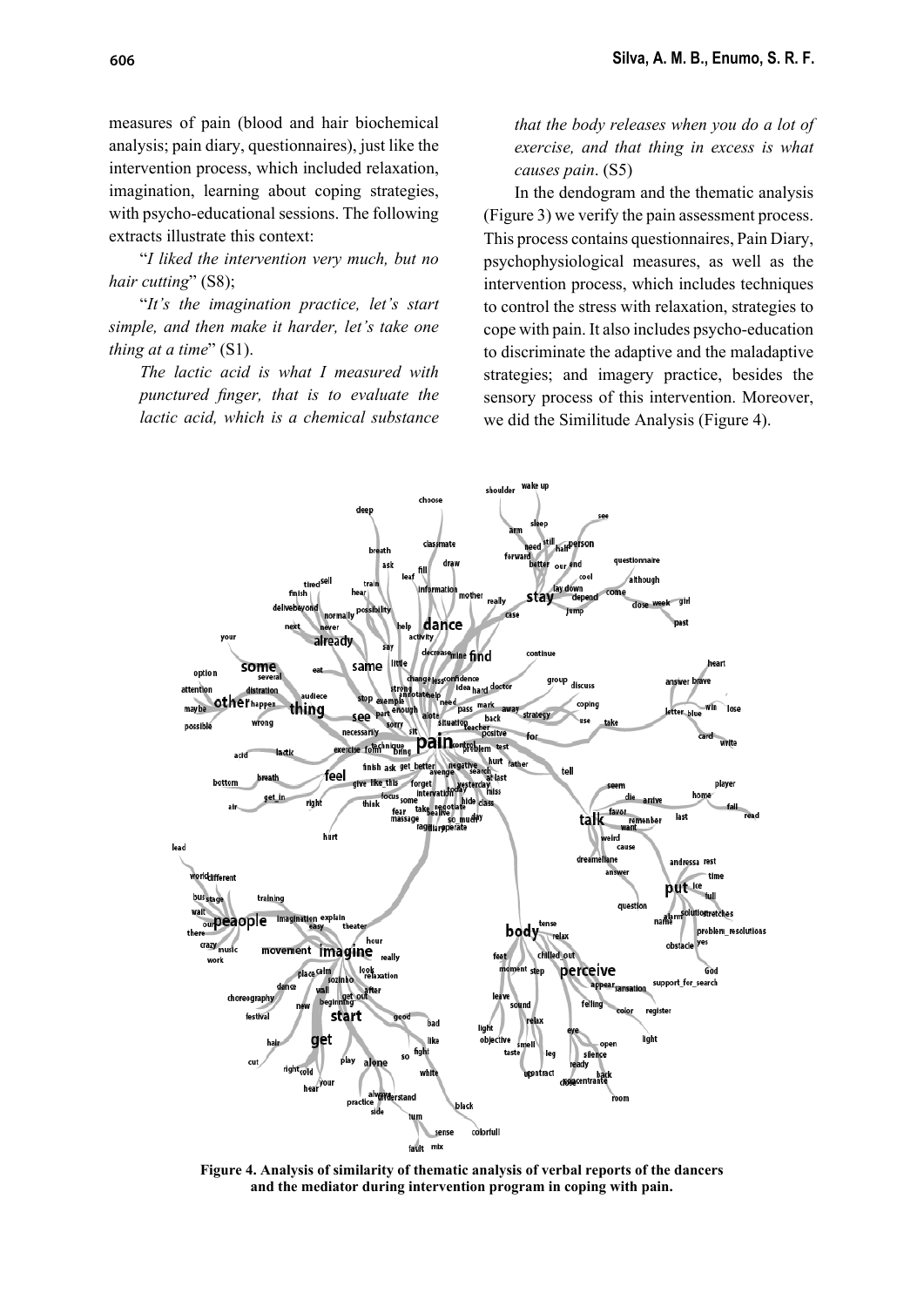#### **Description and Analysis of Psychological Intervention with Dancers by the Software IRAMUTEQ.**

In the Similitude Analysis, it is interesting to observe the words interconnection, as well as the level of relation between them, which rate of co-occurrences between them may be stronger or weaker (Chi-squared test). Thus, this last analysis showed the strong relation of *pain*, core word, with *rehearsal*, *technique*, *control*, and *problem*. This makes much sense, since the *exercise, the technique, the rehearsals, and keeping control* bring pain as a problem. On the same cluster are the feelings *fear, anger,* the verb *feel*, as well as *strategy* and *self-confidence*. This way, it is seen that pain bring out anger and fear in those dancers, feelings that need to be worked out so that there is no pain "catastrophization"; in this regard, it's possible to present the Selfreliance, one adaptive coping strategy.

The words *teacher, forget, massage,* and *doctor* are also close themselves (Figure 4). Considering that the dancers do not try to negotiate with their teacher for lighter practices, and do not looking for a doctor when they are in pain, because they feel threatened; this intensifies the sensation of pain, and psychologically the basic needs of autonomy and competence remain threatened. *Mother* and *colleague* are more distant words, just like *audience, distraction*, and *attention.* However, the word *father* is closer to the *pain*, It is worth having in mind that the IRAMUTEQ considers the combinations of words, therefore, in this case, it meant *pais* ("parents", plural of father in Portuguese), that is, the combination of mother and father is more connected to pain than only the mother or father only. There are strong evidences that connect the word *pain* with: *stay, speak (*therefore, relates to *want, remember, problem-solving, obstacle, solution, stretch,* and *alarm clock*), *body,*  (this one related to *perceive, sensation, feeling, relax*), *imagine* (related to *do, dance, choreography, festival, alone)*, and finally, *feel* (related to *breathe deeply*; Figure 4).

### **Discussion**

This study has a methodological character, intending to show the possibilities of analysis of the content of a psychological intervention that aim to promote the coping with pain in ballet dancers, in order to analyze their verbal report and the psychologist's reports, who has the control of the process of mediation of learning. The verbal reports along the intervention were, then, analyzed by the software IRAMUTEQ (Camargo & Justo, 2013, 2015).

By IRAMUTEQ it was possible to identify in the graphic representations of the mediator's verbal reports, a strong emphasis on pain in its relations with the rehearsals and the practices, the lactic acid, the dance, the relation with the body, as well as the self-perception, the sensations and emotions associated with the context. This content is present in some relevant national studies (Almeida & Flores-Pereira, 2013; Meereis, Teixeira, Pranke, Lemos, & Mota, 2013) and some of international importance (Cahalan et al., 2015; Jacobs, Hincapié, & Cassidy, 2012; McEvan & Young, 2011; Wyon & Koutedakis, 2013), what reinforce the importance of this type of intervention proposal. Furthermore, the coping strategies have a strong connection with being able to *imagine*.

In the set of data from the dancers, we can highlight the words *distract* and *negotiate,* which were strongly associated with pain. The *distraction* strategy is very usual among people in this age (Skinner & Zimmer-Gembeck, 2007). This behavior is classified in the coping family called Accommodation, being indicative of a perception of the stressor as a challenge and not as a threat to the basic need of Autonomy, according to the Motivational Theory of Coping (Skinner et al., 2003; Skinner & Wellborn, 1994). However, the coping strategy named *Negotiation,*  which belongs to the same coping family (Skinner et al., 2003), in the case of dancers, has a less adaptive function, because the dancers present difficulties to negotiate with their teacher.

The attempts to reduce the intensity or frequency of the exercises when you are in pain may result in leaving the dance group, and it is perceived as worse than being in pain. Taking into account, not only the dance context, but also the development period of these dancers are – the adolescence –, Compas et al.  $(2012)$ state that the "secondary control strategies", like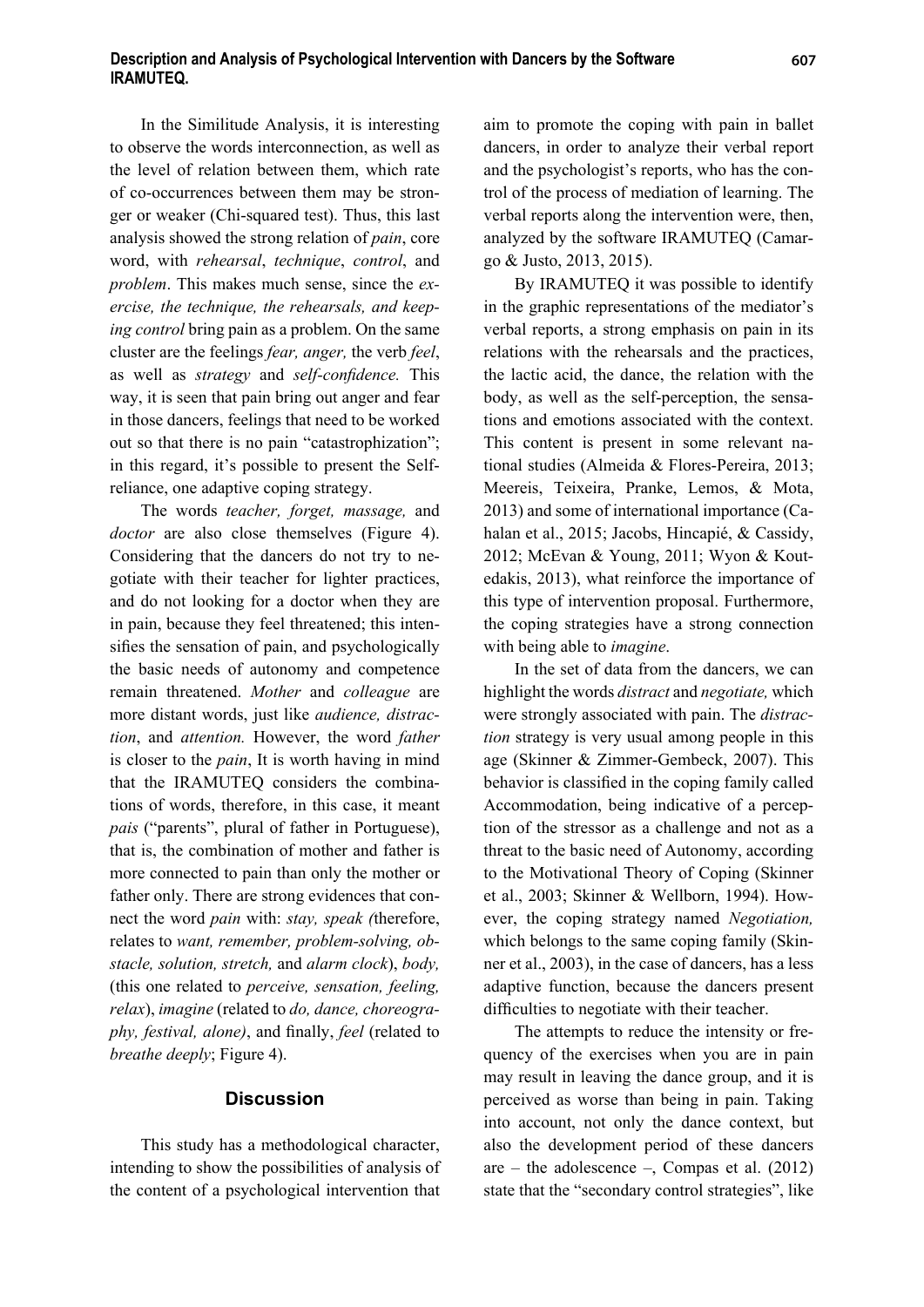*distraction,* are associated with a better adjustment of children and adolescents. In a context of pain at the hospital, Motta et al. (2015) identified *distraction* as an adaptive coping strategy in children and adolescents. Therefore, coping with pain by *distraction* could be promote in dancers, while *negotiation* should be better studied because in this context it presents a psychological function theoretically different from the MTC. In this same direction, data has shown a strong inverted relation between *pain* and *doctor,* the same occurring with the *teacher*. These people are not seeing therefore as a source of social support in this situation. The *social support seeking* is more frequent with the colleagues in pain situation, but is also related to *sharing* (or not *sharing)* the pain with mother or father, following the typical teenager pattern, when the social group has a great influence (Zimmer-Gembeck & Skinner, 2011).

It was possible to characterize a pattern of related coping strategies – *Self-reliance*, *Information Seeking*, *Accommodation and distraction* – all of which related to the perception of the stressor as a challenge and to a more positive outcome in a long term (Skinner et al., 2003). However, these are not close to coping strategies targeting *Problem-Solving*, which include *stretching* and the *Support Seeking*. Then, selfreliance in excess and accommodation in relation to the stressor, by distraction, for example, may increase the health risk, considering pain as a warning sign. It is important to evaluate the adolescent's coping set in this context of health risk, because, according to Jacobs et al. (2012), the type of coping strategy presented by the dancers may influence the frequency and the intensity of pain/injury.

Indirectly dealing with pain, without confronting the stressor – excess of physical exercises – and not seeking the social support from adults (teachers and parents) build up a risk situation, which is perceived by the dancers, because the *dance* is associated with the word *fear*  and *pain* features, imagined on Session 5 of the intervention. One can clearly see how much pain itself represents a threat to dancing competence and its autonomy, causing fear. Confirming that condition we have the association between the words *speak* and *cry*. It looks positive the fact that the intervention, which used the imagery technique, generate associations between *imagine*, *rehearsal*, *plan*, suggesting a more adaptive set of coping strategies in the medium or long time. According to the thematic analysis, the most highlighted words in the intervention were: *pain*, *body*, *do*, *imagine*, *dance*, *feel*, *dancing*, *stay*, *speak*, and *realize.* Thus, it is possible to verify a functional psychological logic for the Similitude Analysis, proving its feasibility and precision.

Methodologically, the IRAMUTEQ, commonly used to analyze interviews, and to verify the Social Representations, showed to be pertinent, reliable, and useful to analyze psychological group intervention. The idea of analyzing the verbal content of an interactive context reduces the researcher's time whose in the past needed to do the content analysis. It also decreases the mistakes caused by the researcher's subjectivity when they do the categorization. This way, precise categories are created, taking in account the frequency of the words they used, as well as in which context they appear, the relation level between them measured by Chi-squared test and significance level, and presenting graphics which easy visualization of the analyzed context.

Some limitations have to be considered. After the categorization in classes, it is the researcher's role to give a meaning to these new classes. Thus, the researcher needs to have a thorough knowledge of the theme in order to name the wider category, which includes all the components related to the set categories. Besides, building the *corpus* is a hard work, for the transcript content needs to become into *corpus* so to be analyzed. When there is a coding mistake in the command lines, the software does not process the analysis, it is up to the researcher to identify the mistake and correct it. Likewise, spelling mistakes are not interpreted by the *software*, just like colloquial words; again, it is up to the researcher to alter the speech so they become more scientific, but never altering meaning. It is worth mentioning that the software is a tool, a resource to help the researcher with his analysis.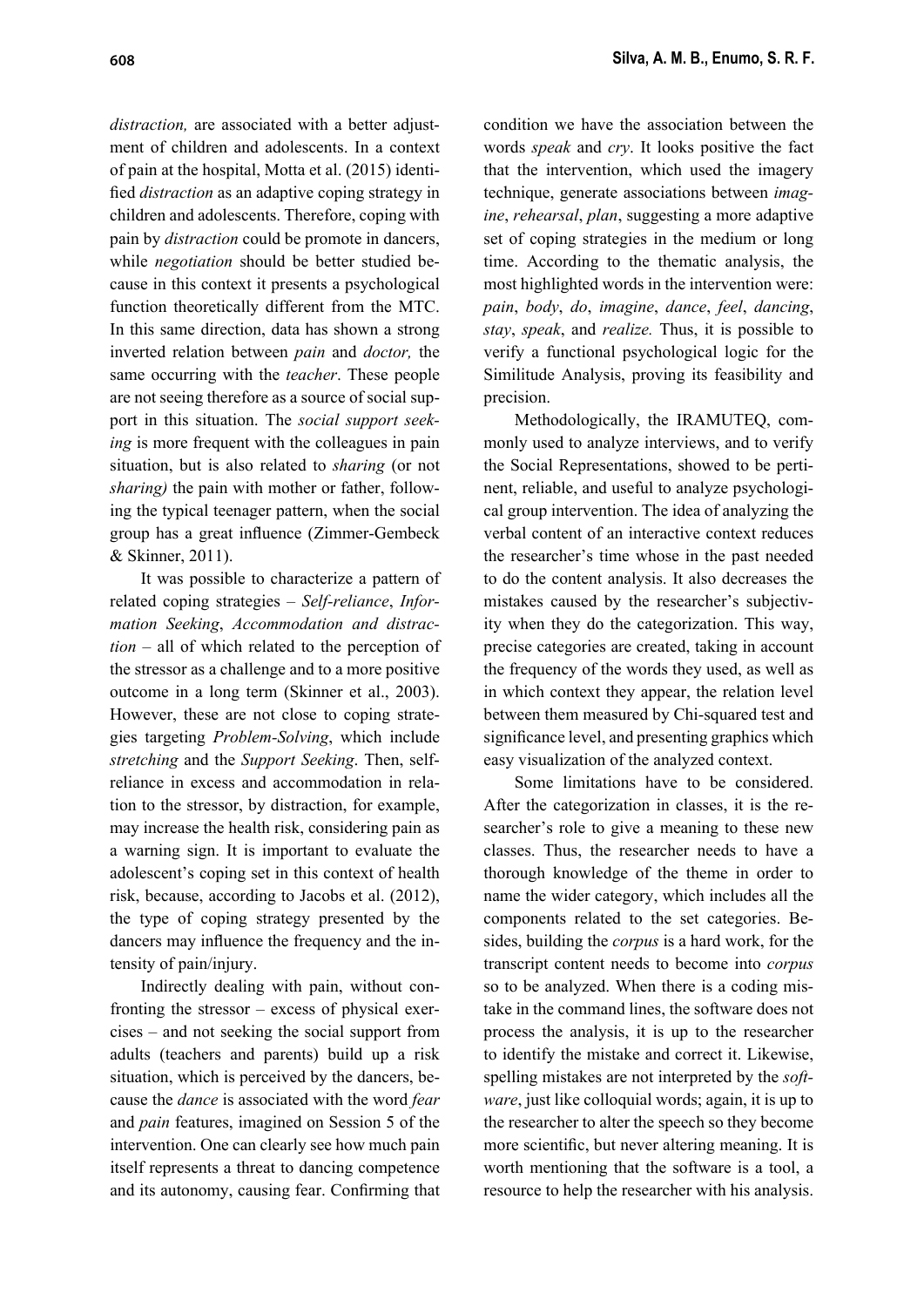Single-handedly, this tool cannot understand, but only categorize the sentences from the codes. Then, reflecting on those codes, the researcher carries out the analysis itself.

Despite these characteristics, the *software*  delivers accurate results, without subjective interference from the researcher. This *software* has been internationally used. This is one of the first researches that applied the *software* to analyze psychological interventions, then, it is highly recommended to carry out more researches, with different populations, in order to ensure that the method is stable when used in other studies. This precaution is important, especially due to a lack of psychological intervention programs in the country about coping, dancing or adolescents, in groups and, particularly, in pain contexts.

#### **References**

- Alcântara, T. V., Shioga, J. E. M., Lima, M. J. V., Lage, A. M. V., & Maia, A. H. N. (2013). Intervenções psicológicas na sala de espera: Estratégias no contexto da oncologia pediátrica. *Revista da Sociedade Brasileira de Psicologia Hospitalar, 16*(2), 103-119. Retrieved from pepsic.bvsalud.org/scielo.php?script=sci\_arttext&p id=S1516-08582013000200008
- Almeida, D. D. D., & Flores-Pereira, M. T. (2013). As corporalidades do trabalho bailarino: Entre a exigência extrema e o dançar com a alma. *Revista de Administração Contemporânea, 17*(6), 720-738. Retrieved from http://www.anpad.org. br/rac
- Andersen, M. B. (2011). Aspectos abrangentes da psicologia do esporte. In J. L. van Raalte, & B. W. Brewer (Eds.), *Psicologia do Esporte* (2nd ed., T. B. Hildegard, Trans., pp. 13-23). São Paulo, SP: Santos.
- Cahalan, R., O´Sullivan, P., Purtill, H., Bargary, N., Ni Bhriain, O., & O´Sullivan, K. (2015). Inability to perform because of pain/injury in elite adult Irish dance: A prospective investigation of contributing factors. *Scandinavian Journal of Medicine & Science in Sports*, online. doi:10.1111/ sms.12492
- Camargo, B. V., & Justo, A. M. (2013). IRAMUTEQ: Um *software* gratuito para análise de dados textuais. *Temas em Psicologia, 21*(2), 513-518. doi:10.9788/TP2013.2-16
- Camargo, B. V., & Justo, A. M. (2015). *Tutorial para uso do software IRAMUTEQ*. Retrieved from http://www.laccos.com.br/index. php?option=com\_content&view=article&id=2 08%3Atutorial-do-software-iramuteq-em-portu gues&catid=40%3Aoutros&Itemid=9&lang=br
- Caudill, M. A. (1998). *Controle a dor antes que ela assuma o controle: Um programa clinicamente comprovado* (D. M. Bolagnol, Trans.). São Paulo, SP: Summus.
- Chaves, C., Vásquez, F., & Hervás, G. (2015). Positive interventions in seriously-ill children: Effects on well-being alter granting a wish. *Journal of Health Psychology, 29*(1). doi:10.1177**/**1359105314567768
- Compas, B. E., Jaser, S. S., Dunn, M. J., & Rodriguez, E. M. (2012). Coping with chronic illness in childhood and adolescence. *Annual Review of Clinical Psychology, 8*, 455-480. doi:10.1146/ annurev-clinpsy-032511-143108
- Encarnación, M. L. G., Meyers, M. C., Ryan, N. D., & Pease, D. G. (2000). Pain coping styles of ballet performers. *Journal of Sport Behavior, 23*(1), 20-32. Retrieved from https://www.thefreelibrary.com/Pain+Coping+Styles+of+Ballet+Perf ormers.-a061909294
- Godtsfriedt, J., Andrade, A., & Vasconcellos, D. I. C. (2014). Treinamento mental no tênis: Revisão sistemática da literatura. *Revista Brasileira de Ciências do Esporte, 36*(2), 577-586. doi:10.1590/S0101-32892014000200020
- Gould, D., Damarjian, N., & Greenleaf, C. (2011). Treinamento imaginário para a maximização do desempenho. In J. L. Raalte & B. W. Brewer (Eds.), *Psicologia do Esporte* (2nd ed., T. B. Hildegard, Trans., pp. 49-74). São Paulo, SP: Santos.
- Guarino, L. (2015). Is dance a sport? A twenty-first-century debate. *Journal of Dance Education, 15*(2), 77-80. doi:10.1080/15290824.2015.978334
- Heaney, C. A., Walker, N. C., Green, A. J. K., & Rostron, C. L. (2015). Sport psychology education for sport injury rehabilitation professionals: A systematic review. *Physical Therapy in Sport, 16*(1), 72-79. doi:10.1016/j.ptsp.2014.04.001
- Jacobs, C. L., Hincapié, C. A., & Cassidy, J. D. (2012). Musculoskeletal injuries and pain in dancers: A systematic review update. *Journal of Dance Medicine & Science, 16*(2), 74-84. doi:10.1016/j.apmr.2008.02.020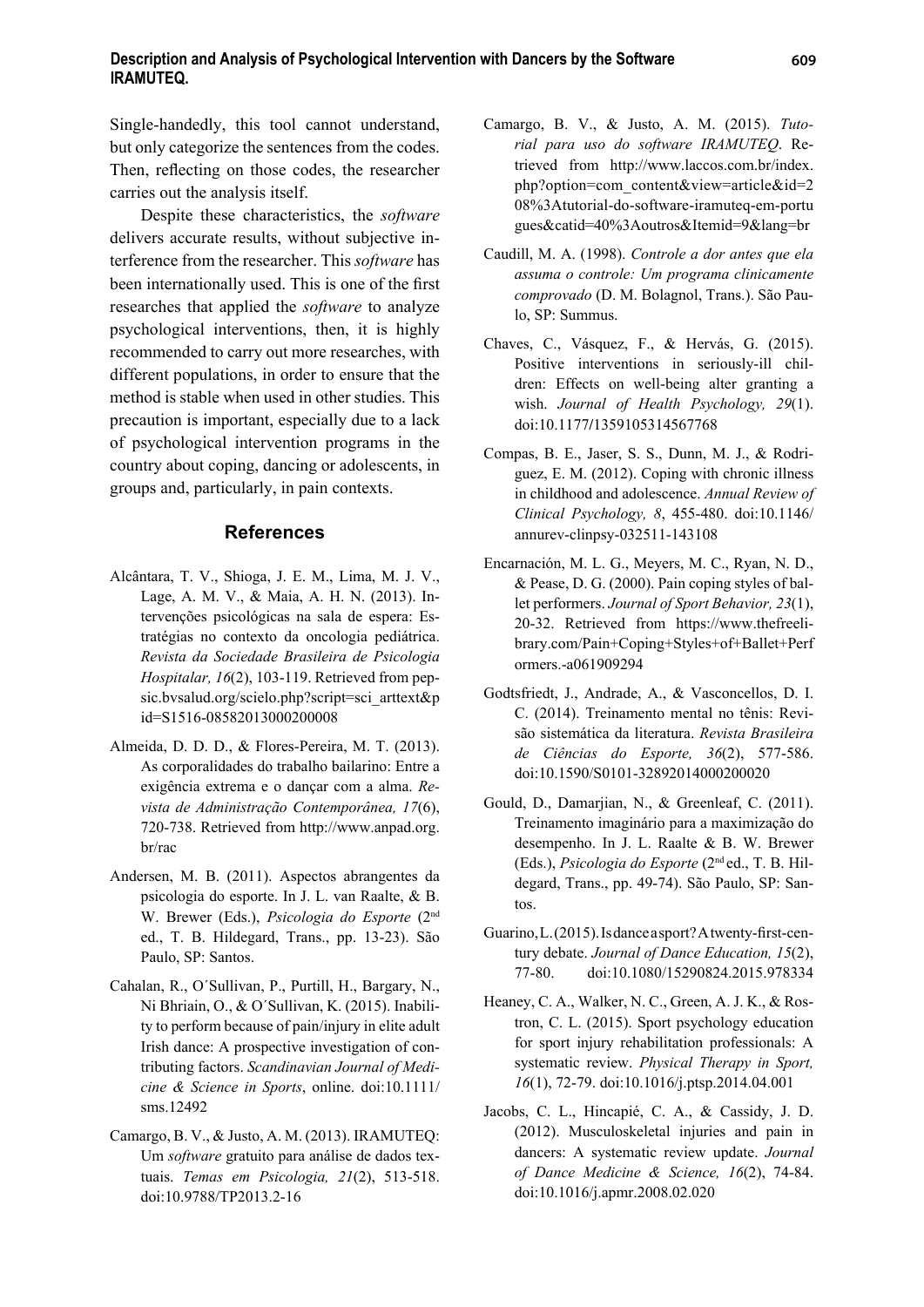- Karademas, E. C., Benyamini, Y., & Johnston, M. (2016). Introduction. In Y. Benyamini, M. Johnston, & E. C. Karademas (Eds.), *Assessment in Health Psychology* (pp. 3-16). Gottingen, Germany: Hogrefe.
- Larsen, C. H., & Henriksen, K. (2015). Psyhological momentum in team sport: An intervention program in professional soccer. *Sport Science Review, 24*(1-2), 27-39. doi:10.1515/ssr-2015- 0007
- Leandro-França, C., Murta, S. G., & Villa, M. B. (2014). Efeitos de uma intervenção breve no planejamento para a aposentadoria. *Revista Psicologia, Organizações e Trabalho, 14*(3), 257-270. Retrieved from pepsic. bvsalud.org/scielo.php?script=sci\_arttext&pid =S1984-66572014000300002
- Lino, R. L., & Ziliotto, D. M. (2013). Possibilidades da psicologia do trabalho nas organizações: Relato de experiência em indústria calçadista. *Revista Psicologia em Foco, 5*(5), 5-21. Retrieved from pepsic.bvsalud.org/scielo.php?script=sci\_ arttext&pid=S1808-42812010000200008
- Lipp, M. E. N. (2012). Bases teóricas da Psicoterapia Cognitivo-Comportamental. In M. E. N. Lipp & E. M. P. Yoshida (Ed.), *Psicoterapias breves nos diferentes estágios evolutivos* (Chapter 1). São Paulo, SP: Casa do Psicólogo.
- Lopes, J., & Almeida, L. S. (2015). Questões e modelos de avaliação e intervenção em Psicologia Escolar: O caso da Europa e América do Norte. *Estudos de Psicologia* (Campinas), *32*(1), 75- 85. doi:10.1590/0103-166X2015000100007
- Markland, D., Hall, C. R., Duncan, L. R., & Simatovic, J. (2015). The effects of an imagery intervention on implicit and explicit exercise attitudes. *Psychology of Sport and Exercise, 17*(1), 24-31. doi:10.1016/j.psychsport.2014.11.007
- Martens, R. (1987). *Coaches guide to Sport Psychology*. Champaign, IL: Human Kinectics.
- McEven, K., & Young, K. (2011). Ballet and pain: Reflections on risk-dance culture. *Qualitative Research in Sport, Exercise and Health, 3*(2), 152-173. doi:10.1080/2159676X.2011.572181
- Meereis, E. C. W., Teixeira, C. S., Pranke, G. I., Lemos, L. F. C., & Mota, C. B. (2013). Sintomatologia dolorosa em bailarinos: Uma revisão. *Revista Brasileira de Ciência e Movimento, 21*(2), 143-150. doi:10.18511/0103-1716/rbcm. v21n2p143-150
- Motta, A. B., & Enumo, S. R. F. (2010). Intervenção psicológica lúdica para o enfrentamento da hospitalização para crianças com câncer. *Psicologia: Teoria e Pesquisa*, *26*(3), 445-454. doi:10.1590/S0102-37722010000300007
- Motta, A. B., Perosa, G. B., Barros, L., Silveira, K. A., Lima, A. S. S., Garnier, L. E., ...Caprini, F. R. (2015). Comportamentos de *coping* no contexto da hospitalização infantil. *Estudos de Psicologia*  (Campinas), *32*(2), 331-341. doi:10.1590/0103- 166X2015000200016
- Pfeifer, P. M., & Ruschel, P. P. (2013). Preparo psicológico: A influência na utilização de estratégias de enfrentamento pós-transplante cardíaco. *Revista da Sociedade Brasileira de Psicologia Hospitalar, 16*(2), 153-165. Retrieved from pepsic.bvsalud.org/scielo.php?script=sci\_arttext&p id=S1516-08582013000200011
- Ramos, F. P. (2012). *Uma proposta de análise do coping no contexto de grupo de mães e bebês prematuros e com baixo peso na Unidade de Terapia Intensiva Neonatal* (Unpublished doctoral dissertation, Programa de Pós-Graduação em Psicologia, Universidade Federal do Espírito Santo, Vitória, ES, Brazil).
- Ramos, F. P., Enumo, S. R. F., & Paula, K. M. P. (2015). Teoria Motivacional do *Coping*: Uma proposta desenvolvimentista de análise do enfrentamento do estresse. *Estudos de Psicologia*  (Campinas), *32*(2), 269-279. doi:10.1590/0103- 166X2015000200011
- Retinaud, P., & Marchand, P. (2012). Application de la méthode ALCESTE aux << gros >> corpus et stabilité des <<mondes lexicaus>>: analyse du <<CableGate>> avec IRAMUTEQ. In *Actes des 11eme Journées internationales d'Analyse statistique des Données Textuelles* (pp. 835-844). Liège, Belgique.
- Singh, S. (2011). The meaning of pain during the process of embodiment: A case study of trainee modern dancer´s experiences of pain. *Sport, Education & Society, 16*(4), 451-465. doi:10.10 80/13573322.2011.589643
- Skinner, E. A., Edge, K., Altman, J., & Sherwood, H. (2003). Searching for the structure of coping: A review and critique of category systems for classifying ways of coping. *Psychological Bulletin, 129*(2), 216-269. doi:10.1037/0033- 2909.129.2.216